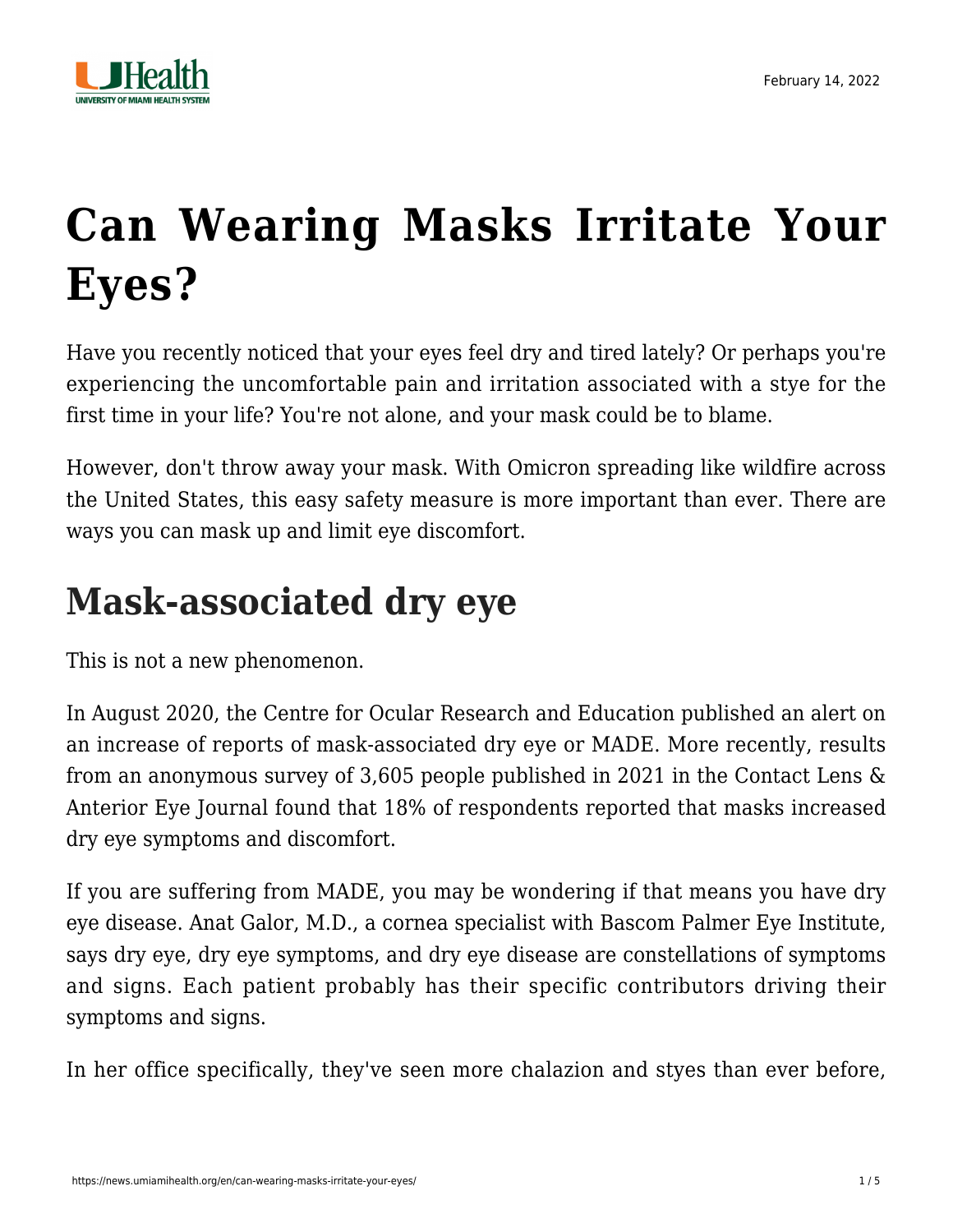

and she attributes that to mask-wearing.

Dr. Galor says that a chalazion, a small, typically painless lump on the edge of the eyelid, is the chronic presentation of a stye. "When you have a stye, your eyelid is puffy and sore. Then, the stye develops into a focal ball of redness as it progresses. Over time, the redness dissipates, and you are left with a chalazion that will either go away on its own or can be treated by a physician."

### **Air gets in your eyes**

There is always airflow around your eye. However, if you are wearing a mask incorrectly, there is increased airflow to your eyes that may even create a "bacteria funnel," according to a report in the November 2021 issue of the Review of Optometry magazine. "It essentially comes down to too much air being directed into the eyes over an extended period and bacteria infiltrating the OS (ocular surface)."

You are shooting hot air that has air particulates from your breath up to your eyelids, and we believe that this is exposing people to having what we call meibomian gland dysfunction, which is a subtype of dry eye, says Dr. Galor.

The meibomian glands are responsible for creating the lipid layer of the tear film, which protects the ocular surface. "That layer seals in the water and keeps the tear layer stable," says Dr. Galor. "Any disorder of the meibomian glands can manifest with an unstable tear film and meibum plugging, which can lead to the development of a stye."

# **Tips for wearing your mask properly**

Since the COVID-19 pandemic is still with us, it is imperative that you continue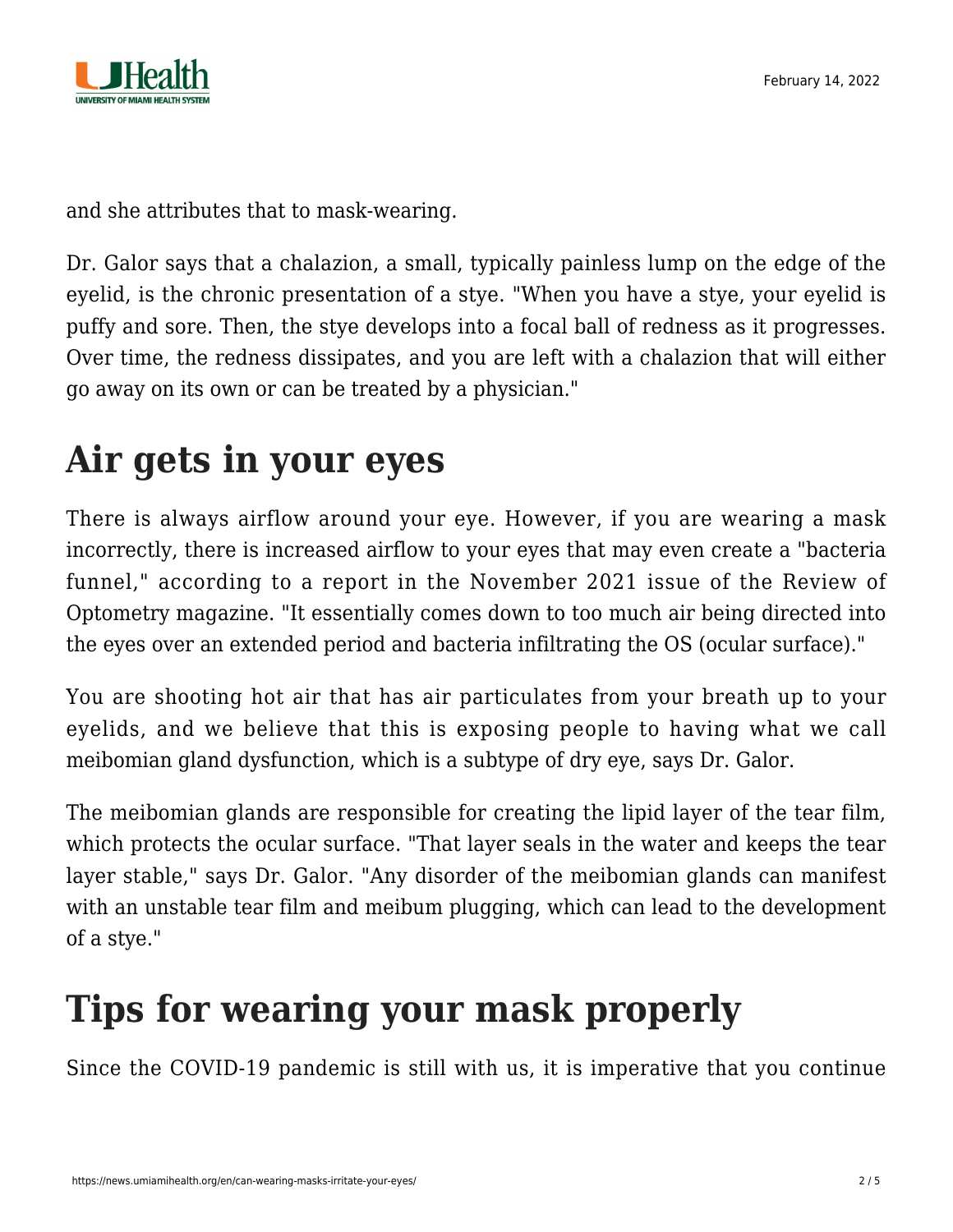

wearing a mask.

You can limit any associated eye discomfort. It starts with making sure that your mask seals well.

A mask with a tight seal offers the most protection from COVID-19.

It should fit snugly on your face, and don't wear it too high up on your face to where it keeps your bottom lid from meeting your top lid.

One option is to wear a mask that has a nose clip. You can also put a piece of tape over the top of your mask; just make sure it is not interfering with your ability to blink.

Also, consider different mask options. If one mask doesn't fit correctly, another one might be better. There are a variety of masks available, and even N95s and KN95s come in different shapes and sizes. The CDC site has instructions on correctly.

In addition, take breaks from wearing your mask throughout the day when it is safe to do so. For example, take a walk outside away from other people for a few minutes if possible.

# **A daily eyelid hygiene routine**

Cleansing your eyelids every day to promote eye wellness can help as well. It is the same concept as brushing your teeth every night. Doing so will remove the debris and bacteria that can irritate the ocular surface and lead to blockage of the Meibomian glands. Following up with a moist warm compress can also relieve eye discomfort.

"Eyelid hygiene is a good idea in general, but it's even more important now that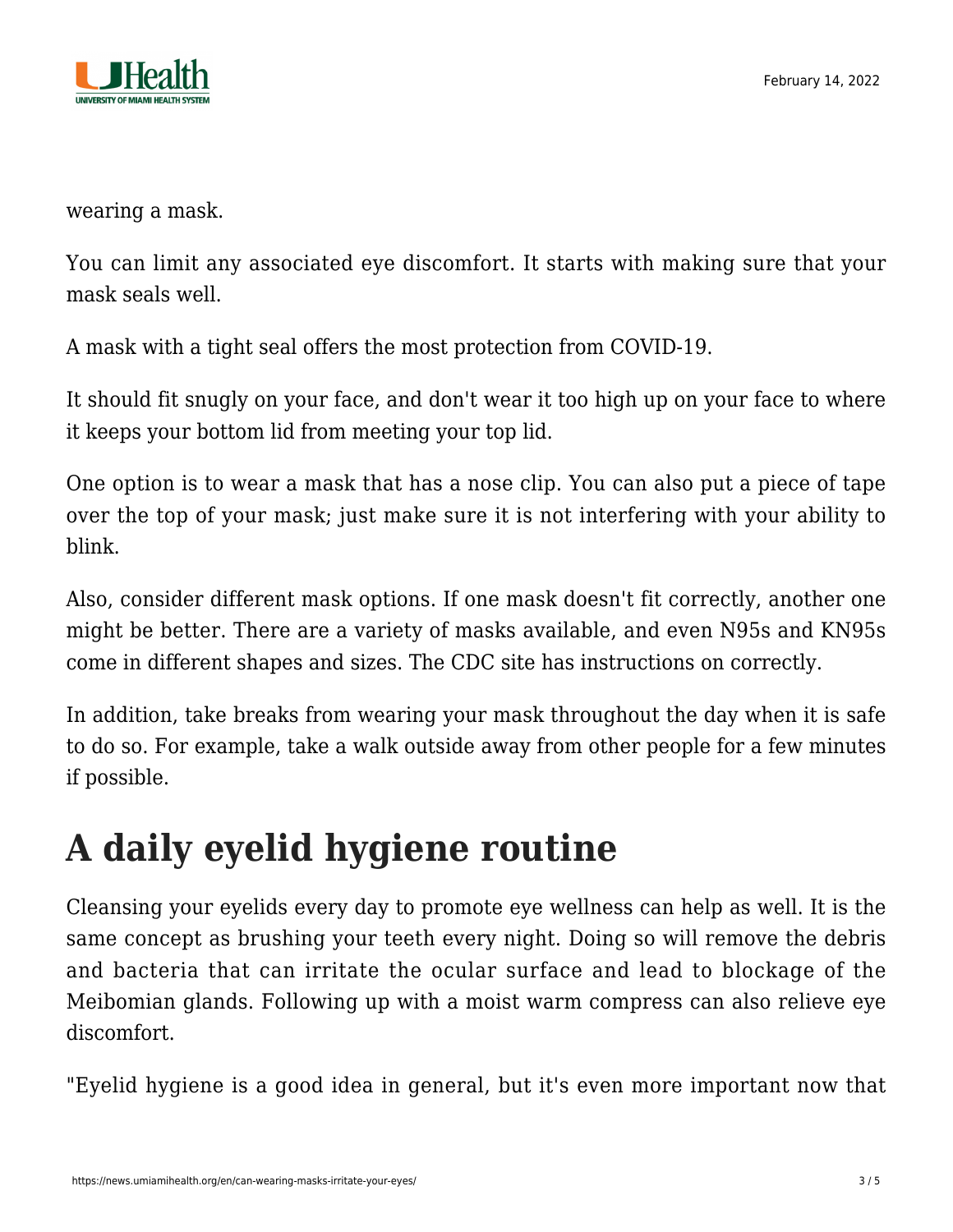

we're wearing masks," says Dr. Galor. There are many different strategies that you can do, but it involves cleaning your eyelids, either with warm water or with a medication that's meant for the eyelids.

"You are taking the debris off your lashes and off the orifices that are the openings for the lipids and cleaning them so that that debris doesn't fall into your eye and irritate it, and then you're opening the orifices so that lipids can flow," Dr. Galor says.

Natasha Bright is a contributing writer for UMiami Health News. You may have read her writing on the Huffington Post and Scary Mommy websites.

#### **LEARN MORE**